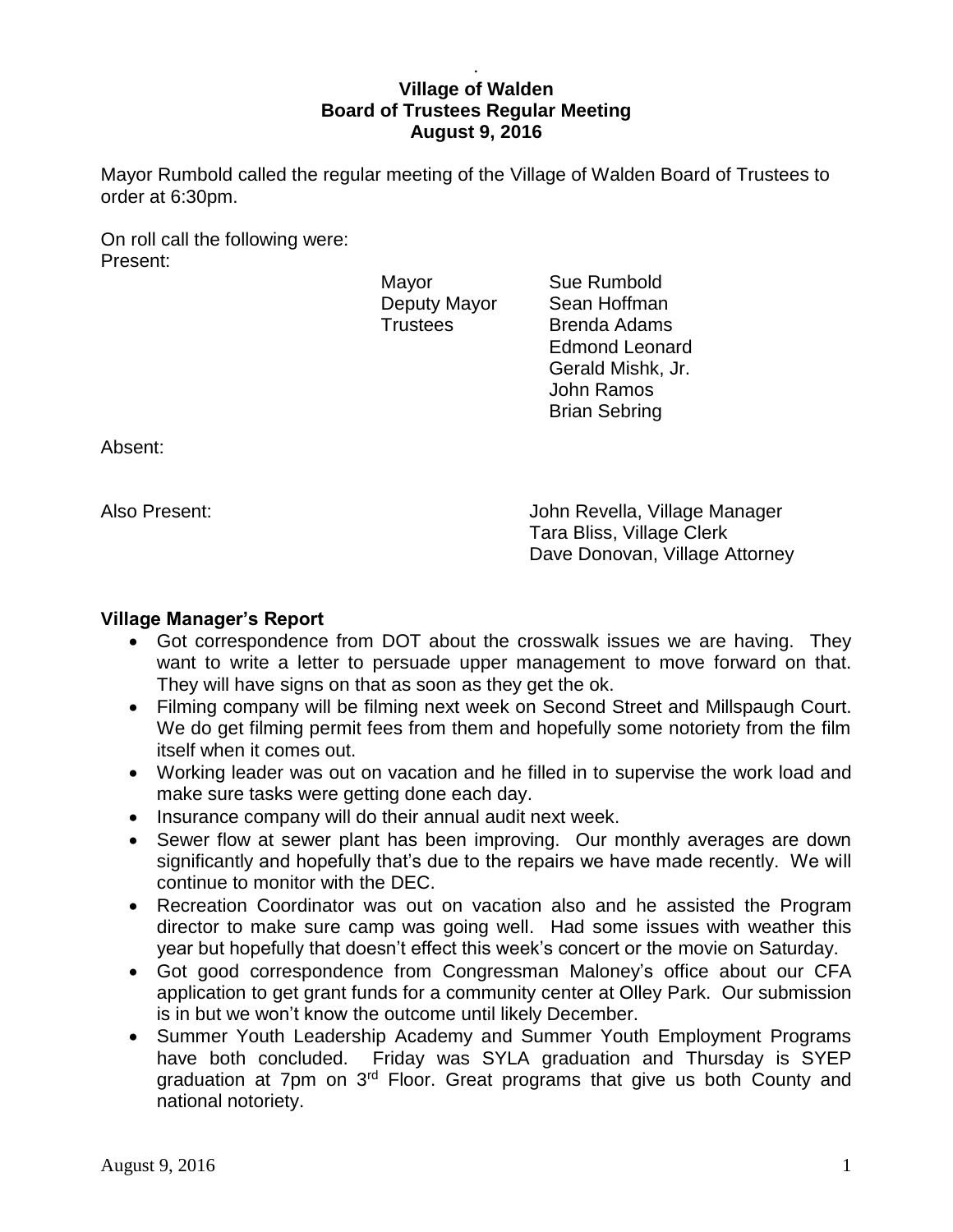Auditors were here last week and won't be back until September. Things seemed to go smoothly.

.

• In order for our DPW building to be done on time and meet estimates. The bids are due back on August  $18<sup>th</sup>$  and would like to award as soon as possible so was looking to do a special meeting either August 22<sup>nd</sup> or 23<sup>rd</sup> to review and award bids.

Trustee Adams asked about a street sweeper schedule mentioned in your report, are we doing an actual schedule?

Manager Revella replied we scheduled for street painting and are working on doing regular street sweeping hours.

Trustee Adams asked if he was able to look at the culvert pipe into the housing department from the compliant from Mr. Munger about the head wall.

Manager Revella replied that he had the Engineer look at it and he said there was not much to do and very hard to police. We will have to leave as is for now.

Trustee Leonard asked if he got any response from the letter he sent to the Town of Montgomery about getting more funds for our Recreation & Parks Department.

Manager Revella replied they contacted him and told him they were looking at it to see what could be done.

Mayor Rumbold asked if our I and I levels are on track.

Manager Revella replied currently we are well below our permit. Have some issues we are trying to address but we are meeting our Spedes permit which is important.

### **Approval of July 19, 2016 Minutes**

There is a correction in the motion to approve the minutes for July 5, 2016, the words "with the aforementioned correction" needs to be deleted.

Trustee Leonard made a motion to approve the July 19, 2016 Minutes with the aforementioned correction. Seconded by Trustee Adams. All ayes. Motion carried.

### **Trustee's Committee Reports**

**Town of Montgomery & Library Board liaison – Trustee Leonard**

Trustee Leonard reported nothing new at this time.

# **Recreation & Parks Department and Valley Central School Board Liaison – Trustee Ramos**

Trustee Ramos reported that he visited summer camp and is very impressed with the caliber of personnel that we have hired for the program. He is proud of them and feels they did a phenomenal job. Discussed some future projects and the idea about getting ice machines at both Wooster and Olley facilities so hopefully we can work on that in the upcoming year. The next school board meeting is August 15<sup>th</sup> prior to school opening on Sept 2<sup>nd</sup>. He is meeting with Superintendent Xanthis on Friday with the new principal of Walden Elementary School.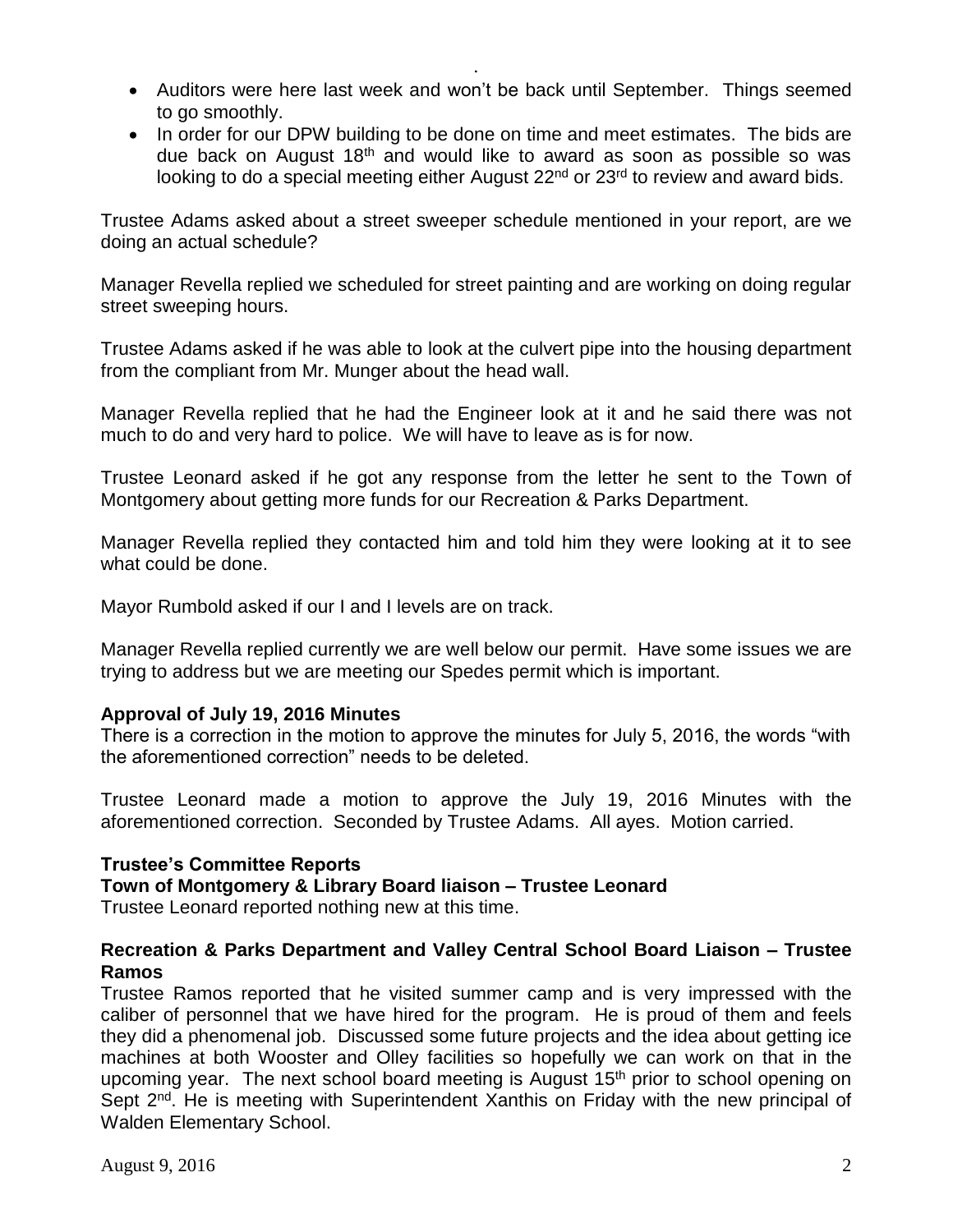# **Planning and Zoning Boards as well as the Building Department Liaison – Deputy Mayor Hoffman**

.

Deputy Mayor Hoffman reported that he met with Dean this morning and they discussed items including the word "Voluntary" definition code revision which is on the agenda tonight as well as other items on tonight's agenda including the hearing requests. Also followed up with the Village Attorney and Village Manager on some matters.

# **DPW Liaison– Trustee Sebring**

Trustee Sebring reported that he spoke with Fred yesterday and they are busy this year with water leaks they keep finding and fixing them. Sweeper has been out cleaning up and they are fixing catch basins. Mechanic changing life racks in Police cars. DPW starting site work soon. Would like to discuss with the Board putting up Blue ribbons around the Village in support of our police department that does such a great job.

### **Village Offices Liaison – Trustee Adams**

Trustee Adams reported that the Auditors were here so the finance and clerk's office were busy. She spoke as the Board representative to the Auditors (Steve Engels) to fulfill the annual requirement from them.

### **Police Department and Justice Department Liaison – Trustee Mishk**

Trustee Mishk reported that he met with Chief today and he reported an issue with towing of cars in the Village from code violations and the fees scheduled. The contract with NYCOMCO is not signed yet. It would be a temporary contract until the County takes over all the radios in the County. Just got the final version today. Chief received grant money to pay for 3 new computers for the police cars including equipment and paper and printer that goes with them. Had a long discussion about 14 Riverview Street and an ongoing issue with a building near Veterans Park. He feels we need to revisit the Landlord Registry Law in order to beef it up and address these types of issues more quickly and judiciously.

Mayor Rumbold read the community events into the minutes.

### **Public Comment on Business of the Board**

Mary Ellen Matise, 54 Gladstone Avenue, asked why the zoning change request is coming before the Board instead of the Zoning Board first.

Mayor Rumbold replied that the Board is the legislative Board of the Village. The ZBA is there for people to appeal the law not create them.

Mary Ellen replied that she understands but he's asking for interpretations and for things that are a special exception use and an increase of density.

Attorney Donovan replied that it is authorized under article 11 of the Zoning Ordinance: person could come to the Board under their own initiative or a person owning property can submit a petition to the Board and then there is a process thereafter. Genearlly someone who feels they need some sort of relief of zoning can go to the ZBA but this is more indepth than that. The ZBA would not be in a position to change a code that's why this is before the Board.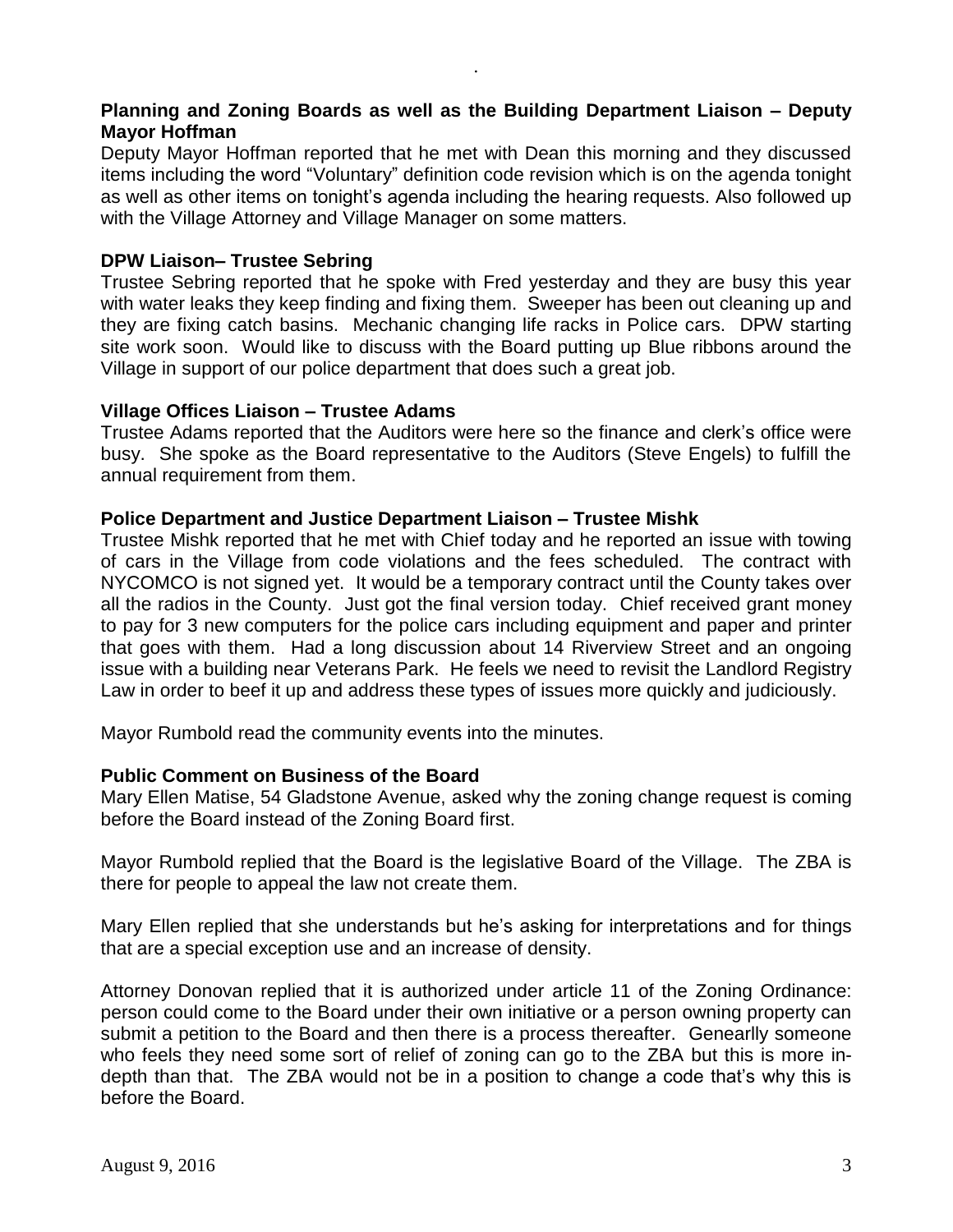Mary Ellen asked if there have been meetings in addition to the presentation from the developer a few months ago.

.

Mayor Rumbold replied that the Deputy Mayor, Manager, and she met with him when he first wanted to do this, before his presentation to the Board to orientate him to Village code. Then he presented in May. There have been no other meetings.

Mary Ellen commented that last year a developer asked to have property on Edmunds Lane changed as he said there was no market for senior rentals. What makes this economy suddenly different that it can handle this?

Mayor Rumbold replied she would have to ask the developer that question.

Deputy Mayor Hoffman clarified this is not a request to change the zone. This is a text request in terms of density and definition.

Mary Ellen stated that she feels that the Board should take that fact into consideration if we are going to change the zone and to her the issue in the Village is about seniors who own their own home and helping them keep them.

## **Action Items**

## **Hearing Request – 14 Riverview Street**

Dean Stickles, Building Inspector, reported that everyone was given a copy of the violations in their packet and he is asking for a hearing to be set and request that if that doesn't go well that we have an administrative search warrant to go through the house. If that's not successful he would like to go to court with the Village Attorney. Don't want to stop at a hearing. He would like to go as far as possible regarding this house. A lot of people are here tonight that can speak for themselves about this property.

Deputy Mayor Hoffman asked the Attorney that in November when this came before the Board he said it was a 2 prong approach; administrative and also court. At that time you had said not to commit to one as it could affect another, is that still the case?

Attorney Donovan replied that there is the potential of something called a lecture of remedies but given this situation those violations were remedied and that these are new violations not a repeat of old violations. In the interim time whatever needs to be done to secure what we need to for these 26 separate violations. He suggests setting the hearing but if we feel a different avenue would be more appropriate we should do whatever to accomplish that.

Trustee Mishk asked if we could do the hearing at the special meeting we were going to do for August 22<sup>nd</sup> or August 23<sup>rd</sup>.

Dean stated that the owner has been sent the violations via email as well as both certified and regular mail on Friday, August 5th.

Attorney Donovan stated he was good with that time frame after consulting the code.

August 9, 2016  $\frac{4}{3}$ Trustee Mishk made a motion to grant permission for the Building Inspector and the Village Attorney to secure a warrant for an interior inspection of 14 Riverview Street and for him to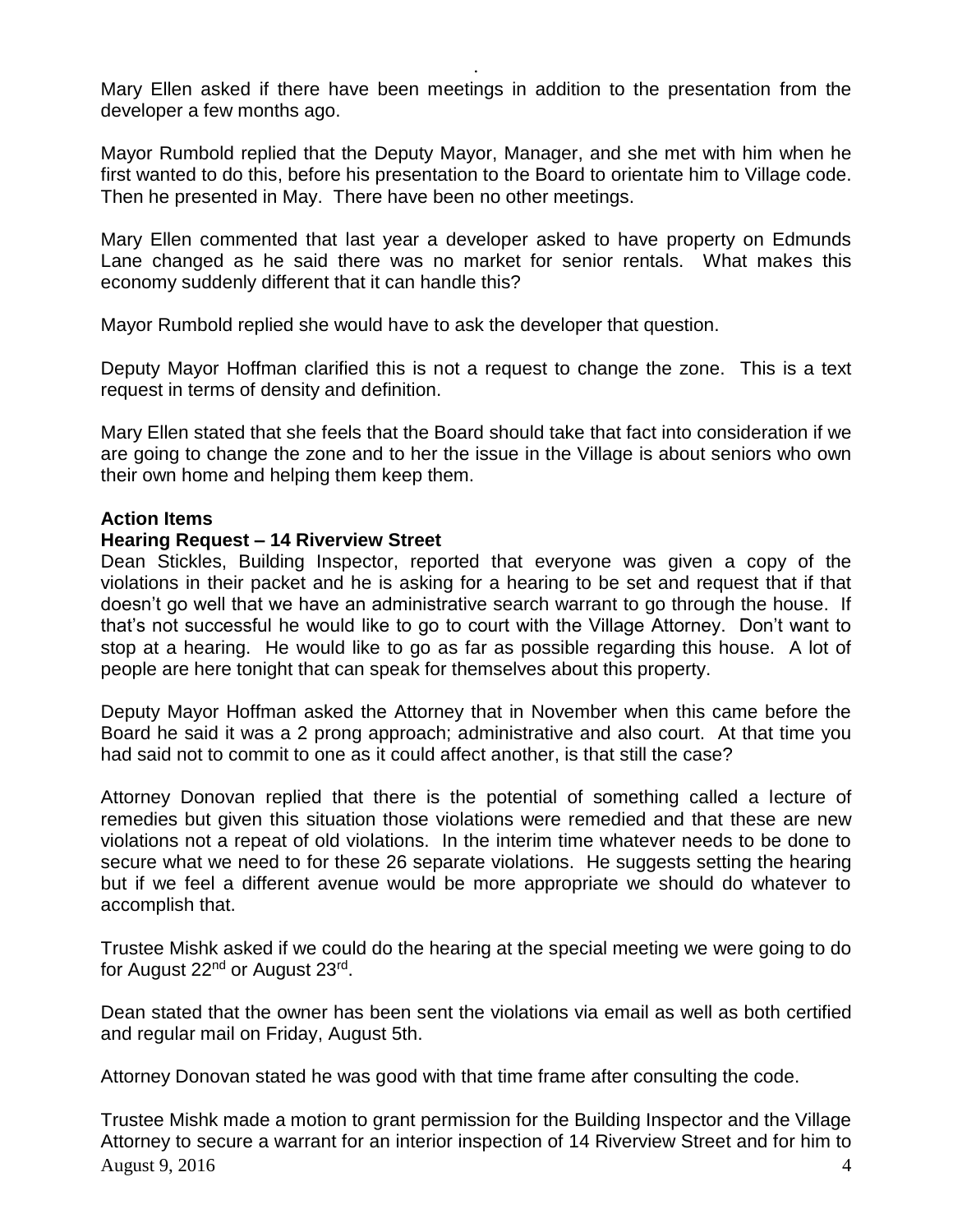assist in any prosecution for the property. Seconded by Trustee Ramos. All ayes. Motion carried.

.

Trustee Mishk made a motion to set a hearing for 14 Riverview Street for the Special Meeting to be held on Monday, August 22, 2016 at 5pm or as soon thereafter as the matter could be heard. Seconded by Trustee Adams. All ayes. Motion carried.

### **Hearing Request – 36-38 Bergen Avenue**

Jay Buchalski, Code Enforcement Officer, reported that garbage cans are full of garbage and there is a couch and chairs on the sidewalk in front. No change to the property as of this date.

Trustee Ramos made a motion to set a hearing for 36-38 Bergen Avenue for Tuesday, September 6, 2016 at 6:30pm or as soon thereafter as the matter could be heard. Seconded by Trustee Mishk. All ayes. Motion carried.

## **Hearing Request – 42 Bank Street**

Jay Buchalski, Code Enforcement Officer, reported that this house belongs to the Baptist Church and the initial notice was sent out on June 29<sup>th</sup> about debris including tires, barrels, trash bags, tables, and other miscellaneous debris. Some things have been cleaned up but there is still construction debris on the porch and other items covered by a tarp. There is no permit for any construction to be done that he is aware of.

Trustee Ramos made a motion to set a hearing for 42 Bank Street for Tuesday, September 6, 2016 at 6:30pm or as soon thereafter as the matter could be heard. Seconded by Trustee Leonard. All ayes. Motion carried.

### **Temporary Event Sign Request – Col Bradley Hose Co. #2**

Trustee Sebring made a motion to approve the Temporary Event Sign Request – Col Bradley Hose Co. #2 for the Back to School Penny Social. Seconded by Deputy Mayor Hoffman. All ayes. Motion carried.

# **Set 9/11 Memorial Ceremony – Sunday, 9/11/16, 2pm Bradley Assembly Room**

Trustee Adams made a motion to set the 9/11 Memorial Ceremony for Sunday, September 11, 2016 at 2pm in the 3<sup>rd</sup> Floor Bradley Assembly Room. Seconded by Trustee Ramos. All ayes. Motion carried.

# **Set Village Wide Yard Sale Day – Saturday, October 22, 2016 9a-4p**

Trustee Adams made a motion to set Village Wide Yard Sale Day for Saturday, October 22, 2016 from 9a-4p. Seconded by Trustee Leonard. All ayes. Motion carried.

# **Set Trick or Treat – Monday, October 31, 2016 6-8pm**

Deputy Mayor Hoffman made a motion to set Trick or Treat for Monday, October 31, 2016 from 6-8pm. Seconded by Trustee Mishk. All ayes. Motion carried.

# **Set Veterans Day Ceremony – Sunday, November 6, 2016 1pm, Veterans Park**

Trustee Ramos made a motion to set Veterans Day Ceremony for Sunday, November 6, 2016 at 1pm at Veterans Park and approved the request from the Veterans Park Committee of the Walden Community Council to use Village tables, chairs, and sound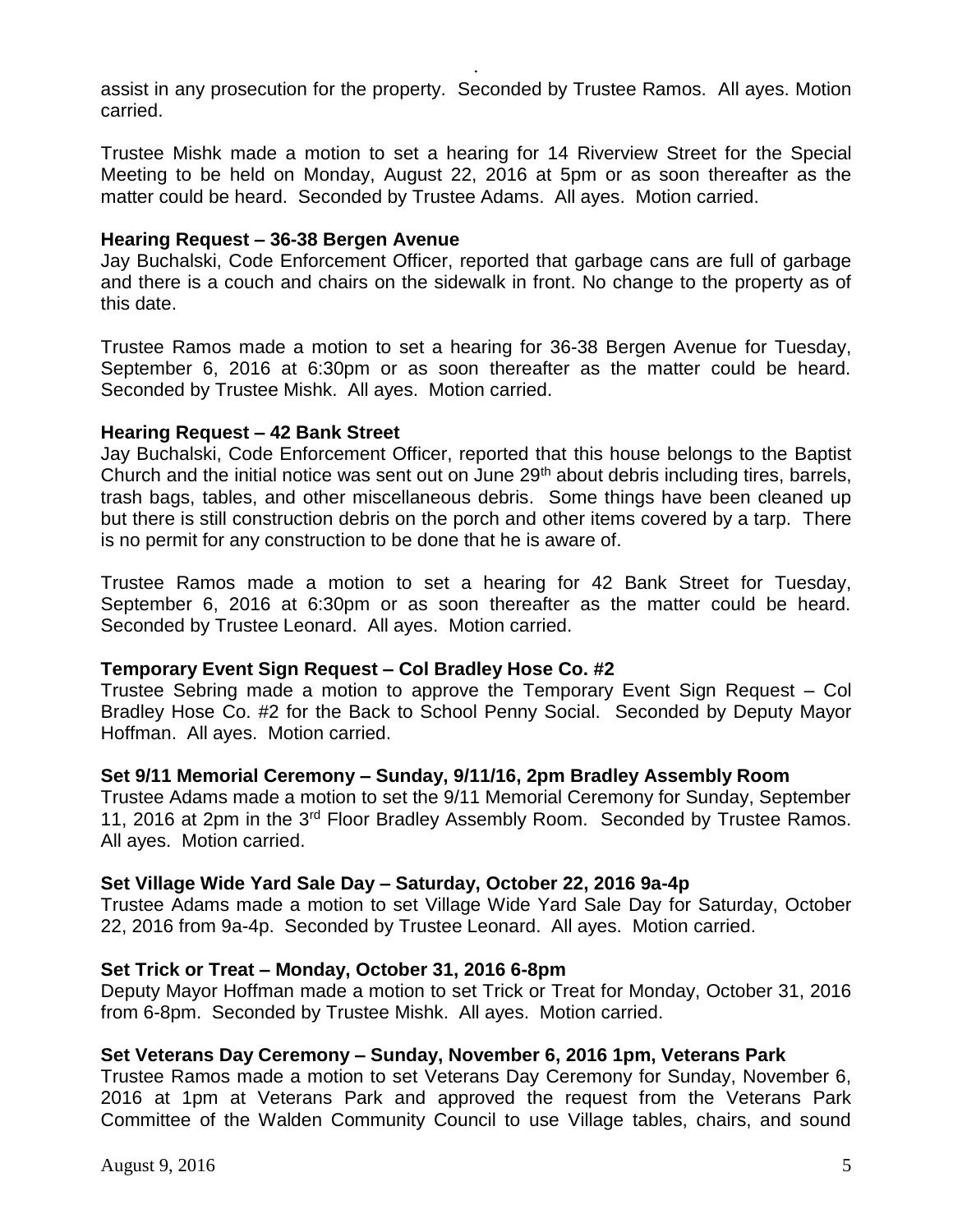system for the event as well as crossing guards and police officers as provided by budget. Seconded by Trustee Sebring. All ayes. Motion carried.

.

## **Appoint Village Chaplain – Rev. James O'Connell**

Trustee Mishk made a motion to appoint Rev. James O'Connell as a Chaplain. Seconded by Trustee Leonard. All ayes. Motion carried.

## **Block Party Request – Donner Drive 9/3/16**

Manager Revella stated that Chief spoke with the parties involved and was advised any alcohol consumption has to be in the yards not the street. There are no issues with the request.

Trustee Ramos made a motion to approve the Block Party Request on Donner Drive for Saturday, September 3, 2016. Seconded by Trustee Leonard. All ayes. Motion carried.

## **Zoning Petition – North Montgomery Street**

Lewis J. Donnelly, owner Mountain Paradise Builders, explained he submitted a petition asking for the age limit to be lowed to the age of 55 from 60 and that the density be increased from 45 to 70 units.

Manager Revella stated that the Engineer and Attorney had comments that were sent to everyone for their review.

Attorney Donovan stated he gave a procedural outline. If you want to take action now would need to authorize the Attorney to draft a local law. Not a process that gets taken care of in 2-3 weeks. Would require evaluation, environmental review, referral to the Village Planning Board as well as the County Planning Board, SEQRA review where one would need to declare lead agency, there would be a segmented review as outlined in his memo, and a public hearing set among the many steps of this process.

Deputy Mayor Hoffman appreciated the Attorney's expedited response and he did review it personally. He had questions and spoke to the Manager about it. Appears he is looking for an increase in the base density in an R3 zone which is allowed 4 units per acre. Also there is a bonus density if you provide certain amenities. That gives you 7. Conceivably he could be looking at 15 units per acre and he doesn't think that is the developer's intent and knows it wasn't the Boards intent. Has concerns about moving forward in this matter. Feels the Planning Board would be better to do SEQRA review than our Board and then we would need to do the Zoning change subsequent to their findings. He suggests that he prepare a site plan and make an application to the Planning Board and they would start the SEQRA process. They are trained for that and accustomed to those types of reviews.

Attorney Donovan agreed. Not sure if the Board would want to proceed with a Local Law at this stage if not clear due to the issue with the bonus density.

Louis stated he would change the application/petition as he is only looking for 12 units total no bonus units.

August 9, 2016  $\qquad \qquad 6$ Deputy Mayor Hoffman thanked him and said it was the Board's job to look at the whole Village as this could have a great effect on other properties in R3 zones throughout the Village. Could have a significant impact and an unintended consequence.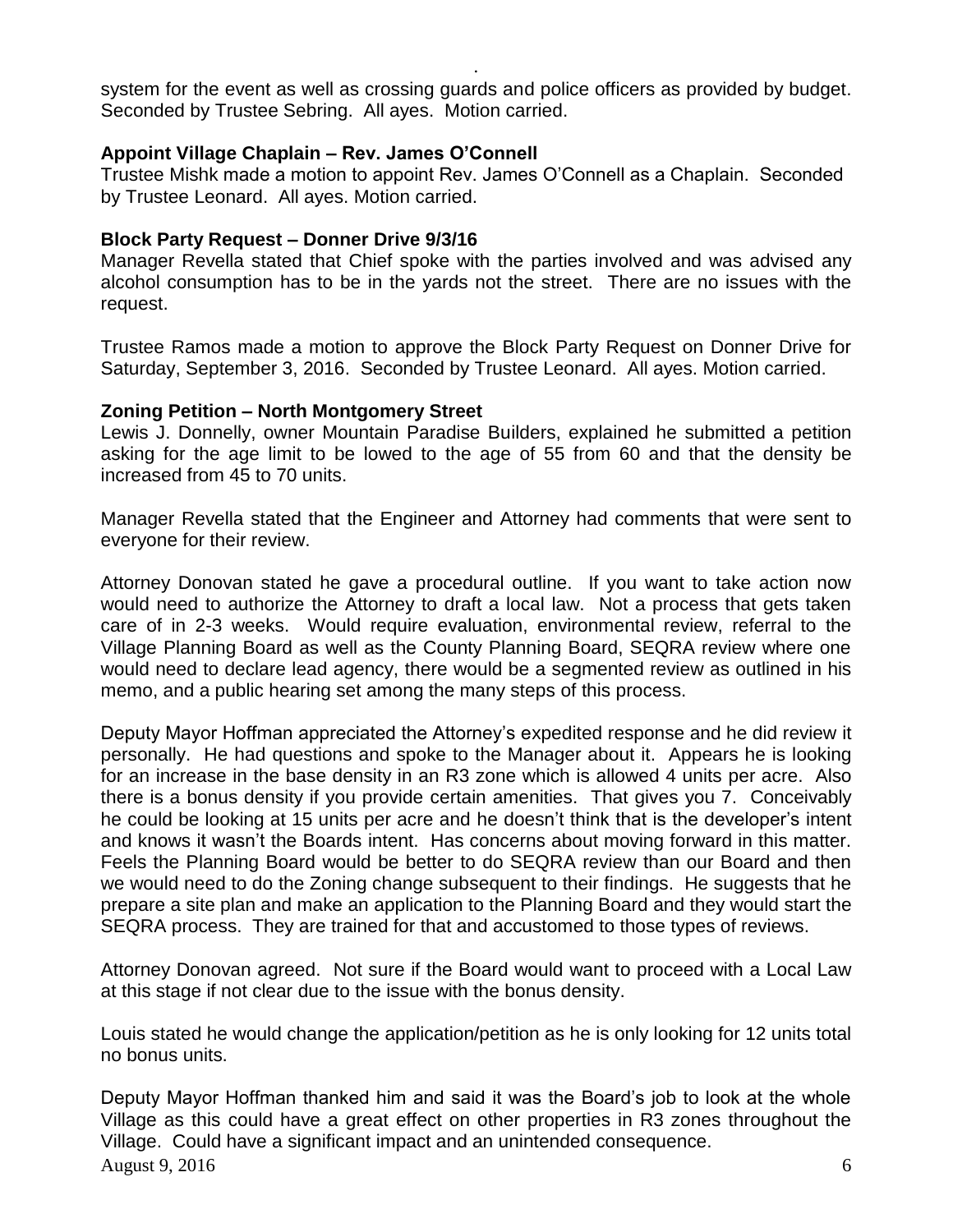Attorney Donovan replied that in order for the Planning Board to consider and Environmental impact they would need a Local Law to do so.

.

The Board agreed to set a committee meeting with the Attorney, the Manager, Deputy Mayor Hoffman, Trustee Adams, Trustee Ramos, and Trustee Leonard to work on the draft with Attorney and Manager. Then they will present the draft to the Board to decide how to move forward with that.

## **Code Revision – Voluntary Definition**

Attorney Donovan explained that the Zoning Board brought to our attention an issue with the definition of the word voluntary in Chapter 305 Section 47 "Non-conforming usage". The law doesn't favor prior usage and describes that if someone abandons use if you voluntarily discontinue for a period of 12 consecutive months. The word voluntary implies consent and Rob Dickover suggests simply deleting the word voluntary and then it would require a use variance or a zoning change. He could prepare a Local Law to delete the word voluntary in 2 paragraphs for the next meeting and then schedule a PH for the following meeting.

Trustee Leonard made a motion to authorize the Village Attorney to draft a Local Law to change the text in Chapter 305 Section 47 "Non-conforming usage". Seconded by Trustee Sebring. All Ayes. Motion carried.

## **Public Comment**

Anita Vandermark, 76 Highland Avenue, asked if the rail trail repair work had a date yet.

Manager Revella replied there is no specific date yet but sometime late fall at the earliest.

Lynn Thompson, 34 Riverview Street, thanked the Board for the action taken tonight and actually feeling like we will have something happen. Been ongoing since 2014 and again in 2015. The landlord and his lovely tenants slap a Band-Aid on a horrible wound and it starts to bleed again and most people in this room have had enough. If you haven't driven down Riverview Street, you wouldn't want this in your neighborhood. Thank you for trying and promising to help us make our street to the way we are accustomed to it being. She is making her petition part of the official record tonight. We have all decided to unite and get our neighborhood back. We wanted to let him know what he and his tenants have done to our neighborhood. Submitted petition along with a letter they would like given or read to the landlord on behalf of all the neighbors and photos to the Clerk.

Charles Savasta, 16 Riverview Street, stated that he lives right next door to 14 Riverview Street. He is happy to see a community come together to make something right. We've lived next to this for a long time and at this point he promises that he will be sending Dean everything he gets, photos on a daily basis if he has to. He is not a rude person and he is not rude to the people he is civil as that is the neighborly but he is at the point now where he can't handle this anymore. Glen is a coward who is afraid and thinks things are hopeless. He's seen knives in the front lawn and now there is posted a sign on their front lawn. This is a problem that needs to be fixed.

August 9, 2016  $\overline{7}$ Beth Keator, 37 Riverview Street, stated she has lived there her whole life and is used to a nice neighborhood and the past few years it is unbelievable what has been going on at this house. Thank you for all your efforts and trying to help us. She is tired of a pit bull coming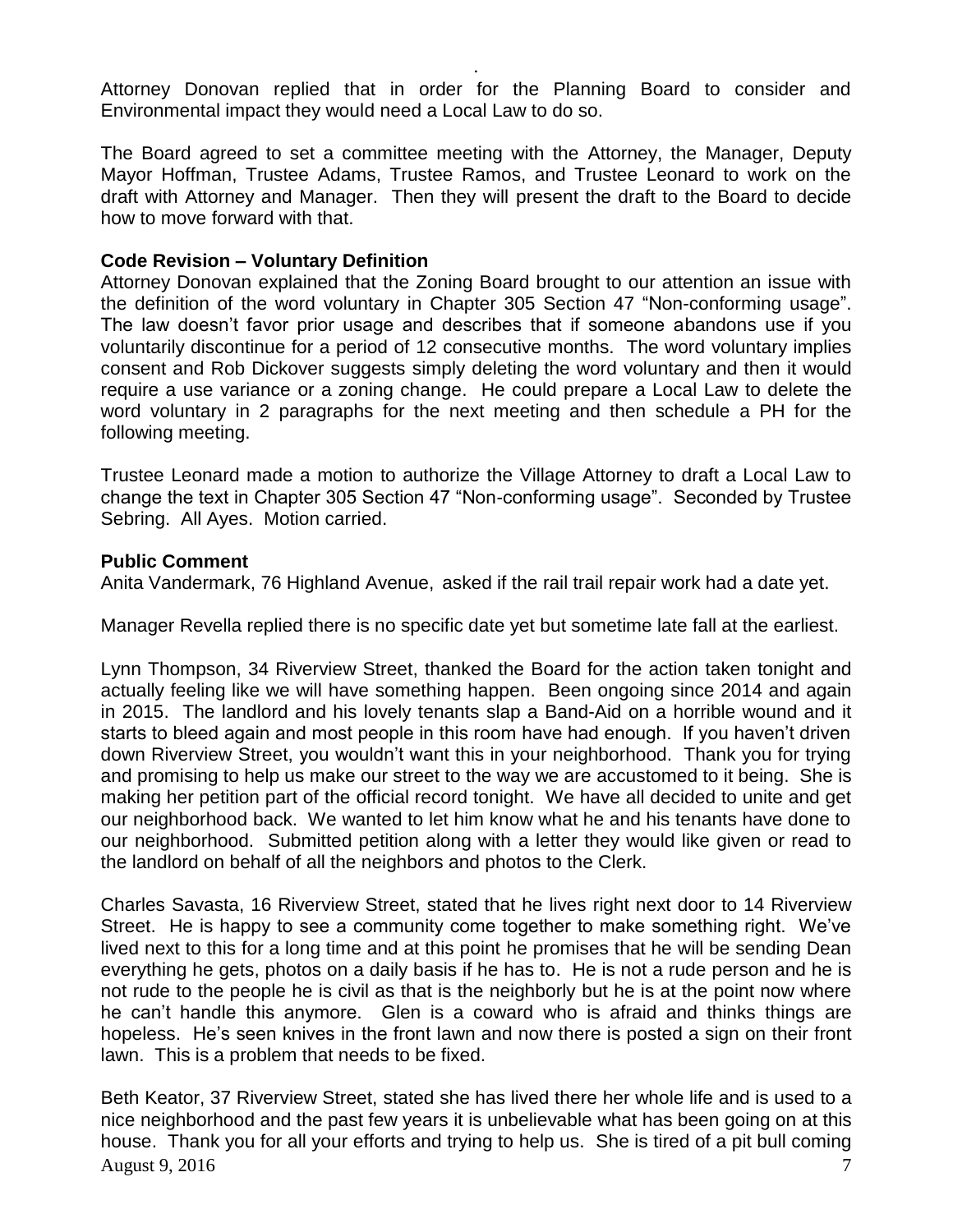off her porch after her and told it's not their dog along with the 8 other dogs in the yard. She just wants neighborhood back to a pleasant neighborhood. Wants it back to a community.

.

Susan Parry, 27 Riverview Street, added that it is not the people in the house it's the condition of the home and the fact that the owner is not taking care of it. It has to be changed because the people living there are not safe.

Martha Host, 53 Riverview Street, commented she has lived there over 40 years. Kids are out there and they actually dare you to hit them in the street. If you get a chance to go in the house she would like to see how many people are living there. When the Muellers lived there they had 12 people living there and Katrina now lives with her. Kathy, her mom said the landlord doesn't care how many people live there just as long as he gets his rent.

Becky Pearson, 167 Walnut Street, asked about the petition tonight and in number 10 section in the petition. Feels 12 units in an R3 is a little excessive. It also says one or more persons may occupy who are 55 or more. She suggests putting a limit on the number of people allowed to live in the apartment. In our code we have that senior housing "may" contain, in our code under special exception use senior housing, which means he doesn't have to do these. Glad you are going to really look at it as there are some issues we have. Does he have an attorney or an engineering firm?

Manager Revella replied not sure about the attorney but he is using KC Engineering.

Becky continued about changing the age to 55 and older they will have more cars so think of parking and there is no through street there so think about that and firetrucks going in how will they turn around. So much to think about in your special exception law. Also look at people who have to walk into town, there is no sidewalk there. How are people going to get there?

Manager Revella added that we discuss off-site improvements as well.

Deputy Mayor Hoffman stated that generally based on the presentation he gave, he intends to comply with zoning applications he is applying for density and not seeking a change in the code.

Becky replied that if you are going to look at the law please look at the whole thing, not just one piece of it. Like height of the buildings etc.

Becky McNally, 52 Oakland Avenue, asked about the weeds on the sidewalks. She brought it up at last meeting and is hoping our curbs could be cleaned up. She presented photos.

Mayor Rumbold explained they started spraying last week but we had to find an environmentally friendly spray for pets and children to use safely. Results are starting to be seen on Main Street as they have started to die but it will take a little longer than we'd like. Environmentally friendly doesn't work as fast but they are starting to turn yellow.

August 9, 2016  $\overline{\phantom{a}}$  8 Becky replied she hadn't noticed this yet. She appreciates that but should also be effective. On 208 where Chapel Field has just purchased, 98-100 Gladstone Avenue,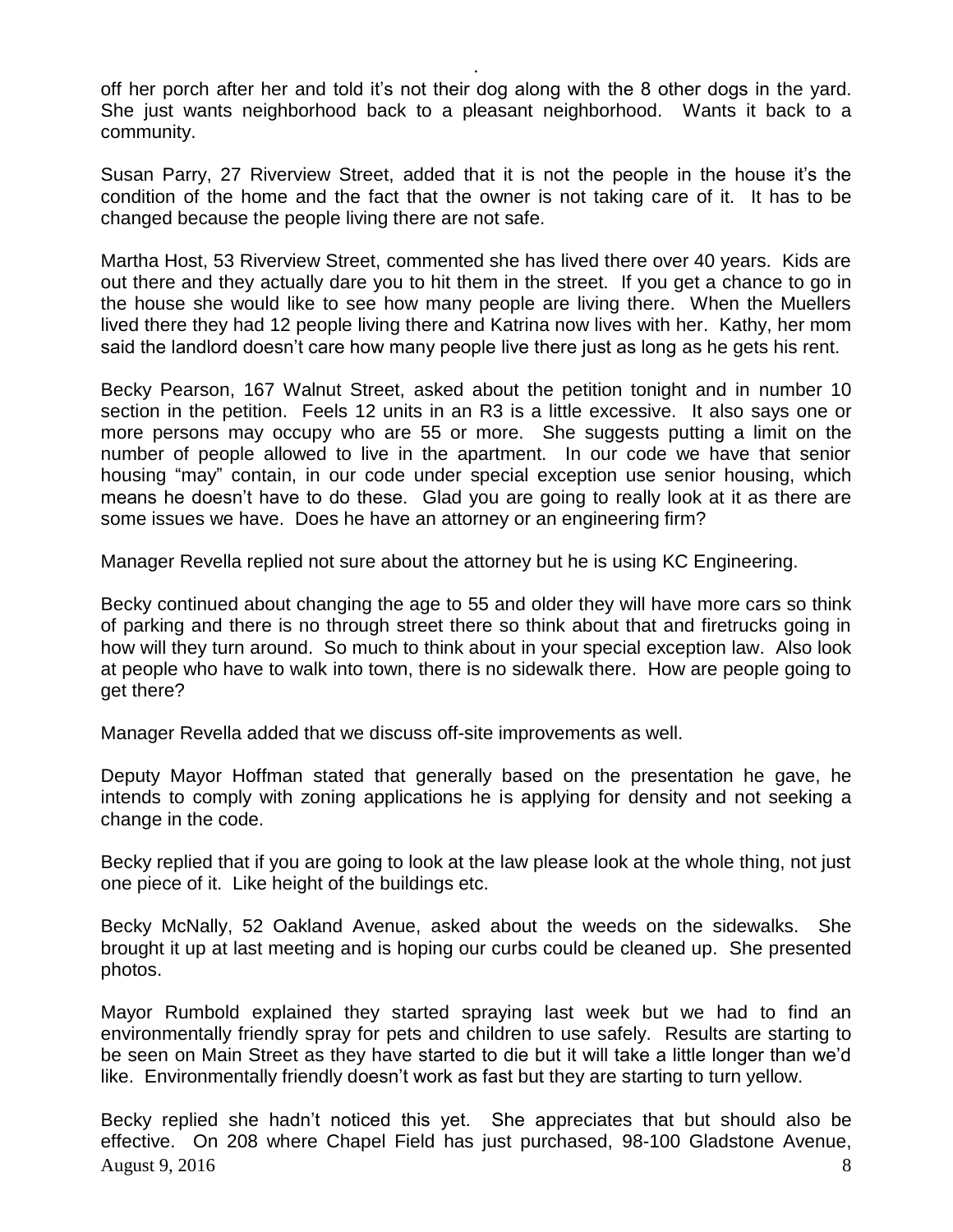where their property abuts Route 208 by Grove Street, not sure they know they have to mow that part. Working at the food pantry and a lot of people have been coming in saying their landlord doesn't give them hot water or even a stove. She thinks Jerry's idea of being more involved in the landlords is a good idea. Many people won't report these situation because they don't want to get in trouble so they won't go to the Village.

.

Mayor Rumbold agreed and said we can't gain access without a complaint. We can't just go in there like storm troopers.

Clerk Bliss stated there is a number they can call for tenants' rights she can give her the number and also put it in the quarterly.

Becky continued about the sidewalks on Oakland Avenue that are disintegrating. Has been talking to the neighbors on Oakland about taking them out and have been getting a positive response from the residents there and doesn't know the next step.

Manager Revella stated that a petition is where it would start and then we would host a town hall meeting, invite everyone to come, and get feedback and if favorable would put on agenda for action.

Becky asked about the liability if someone falls on these sidewalks.

Manager Revella replied that the property owner is required to maintain the sidewalk in our code. He is not a judge but if there were an accident in front of their home they would be sued, yes.

Darlene Ciardullo 83 Walnut Street, asked how long a tent can be inhabited in a tent and a camper. How long can someone stay there? There are people who have been there for weeks. Barking dog what is the law on that?

Trustee Mishk replied that the tent and camper issue is one of the violations being cited.

Manager Revella stated that dog cannot bark for 15 minutes or more. You prove that by filing a complaint and signing it.

Tim Gallagher, 48 Riverview Street, stated we are asking them to come into compliance, but what about the next tenants. What will happen when it happens again a year from now? There are other municipalities that put a cap on the number of people who can live there.

Lori Keator, 29 Rifton Place, stated that at 2am the kids are playing basketball at 14 Riverview and would like to see the house come into compliance there but the landlord's own children are doing the same thing and they live at 15 Riverview. They are not good neighbors there, they suck, and they have not been good neighbors since they moved there. She has to keep her windows closed or the air conditioners on so she doesn't have to hear them and the homeowner don't care about the neighborhood at all.

August 9, 2016  $\frac{9}{2}$ Mary Ellen Matise, 54 Gladstone Avenue, commented that she didn't want to minimize what is going on on Riverview Street but this has happened in other neighborhoods like when we put the neighborhood watch in on Valley Avenue. This is also happening on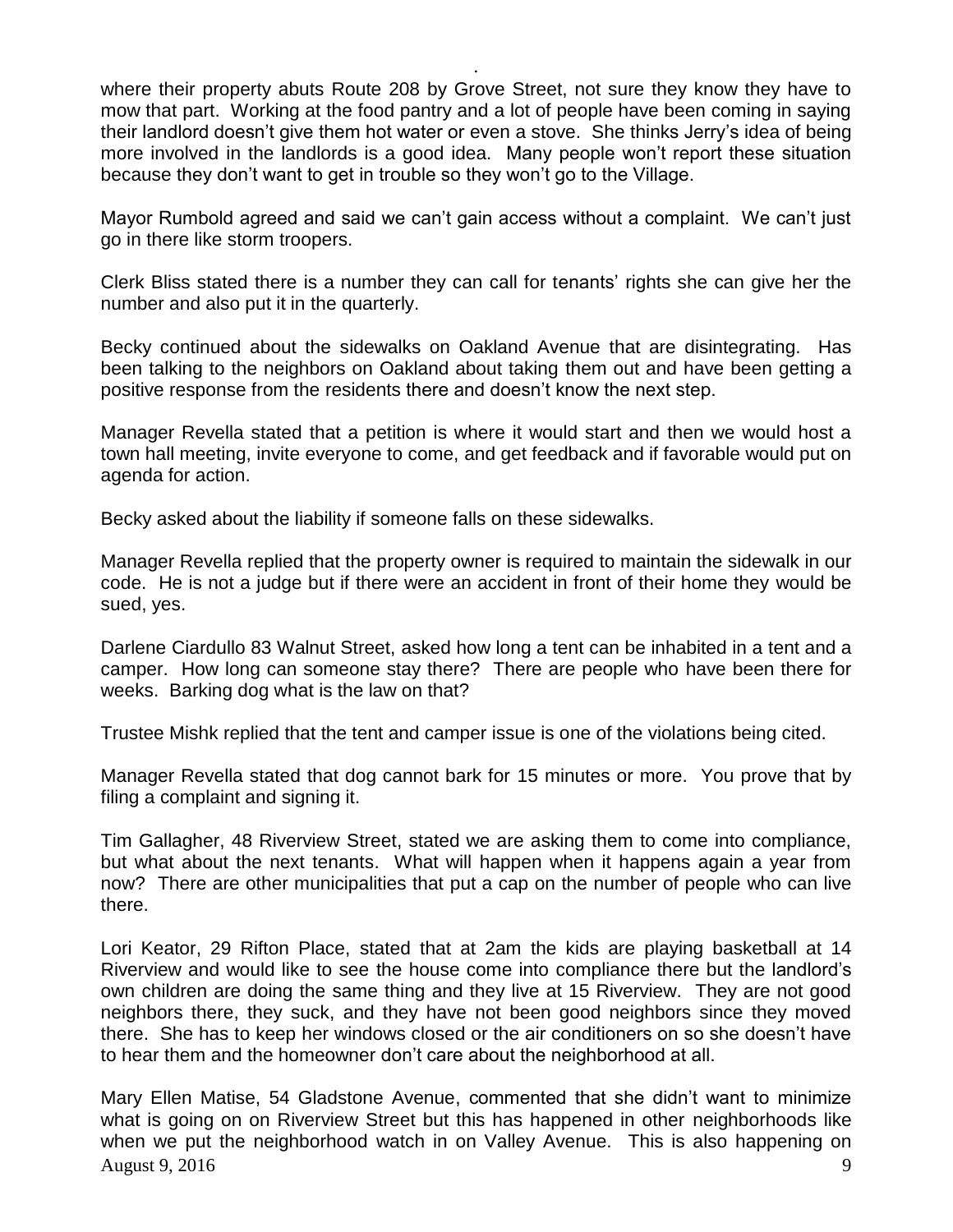Ridge Avenue and you have a landlord who comes around and says that we should all stop talking about her tenant who is in jail. We have a lot of issues with rental properties all around the Village that need to be addressed. Whether it's with the landlord registry it needs to be brought up to date as a landlord could give a P.O. Box as their address; what good is that, how do you reach them? There are a lot of big issues out there and we have got to get our heads out of the sand and start dealing with them.

.

Mayor Rumbold replied that you come to most of our meetings so you already know that you can look at our agendas and see property maintenance issues on almost all of them. This board has been dealing with these issue and your Board did too when you were on it and as long as we have residents in the Village we will always be deal with these issues. We are legally obligated to follow procedures, it may not be fast enough for you but we have to follow them because we have to protect the Village when dealing with these types of things in these neighborhoods. It aggravates us too that it takes so long but unfortunately we're bound by the law to follow the system. Your statement about us having our heads in the sand is inaccurate and unfair. We take down pools, we remove debris, we tow vehicles, and mow properties all the time.

Mary Ellen replied that the problem is that nothing is happening to these properties. There is a house on Ridge Avenue that the birds fly right through it and nothing gets done. Perhaps you need to be more aggressive as something needs to change.

John Thompson, 34 Riverview Street, asked if he could get a copy of the violations at 14 Riverview.

Attorney Donovan replied that there is an ongoing criminal investigation so there is an issue he will need to resolve in a few days.

Lynn Thompson asked about the rules about occupancy. She asked Dean and he led her to believe that state code is based on square footage but the Village goes by the word family so she would like to understand that. So many people are allowed to live in the 2 family unit. They are all related so there is no limit per Dean.

Manager Revella replied that there is an issue regarding the word family as it is your right to have family live with you. Supreme Court ruling overrules all.

Lynn Thompson replied that Dean told her the State code uses occupant per square foot but says we don't interpret the law that.

Attorney Donovan stated she would need to let him discuss this with the Building Inspector so he can follow up with that as he was not privy to the conversation and is unaware of this interpretation.

Mayor Rumbold asked her to give him the code number so it would make it easier to look up.

# **Payment of the Audited Bills**

Trustee Ramos made a motion to pay the audited bills. Seconded by Trustee Leonard. All ayes. Motion carried.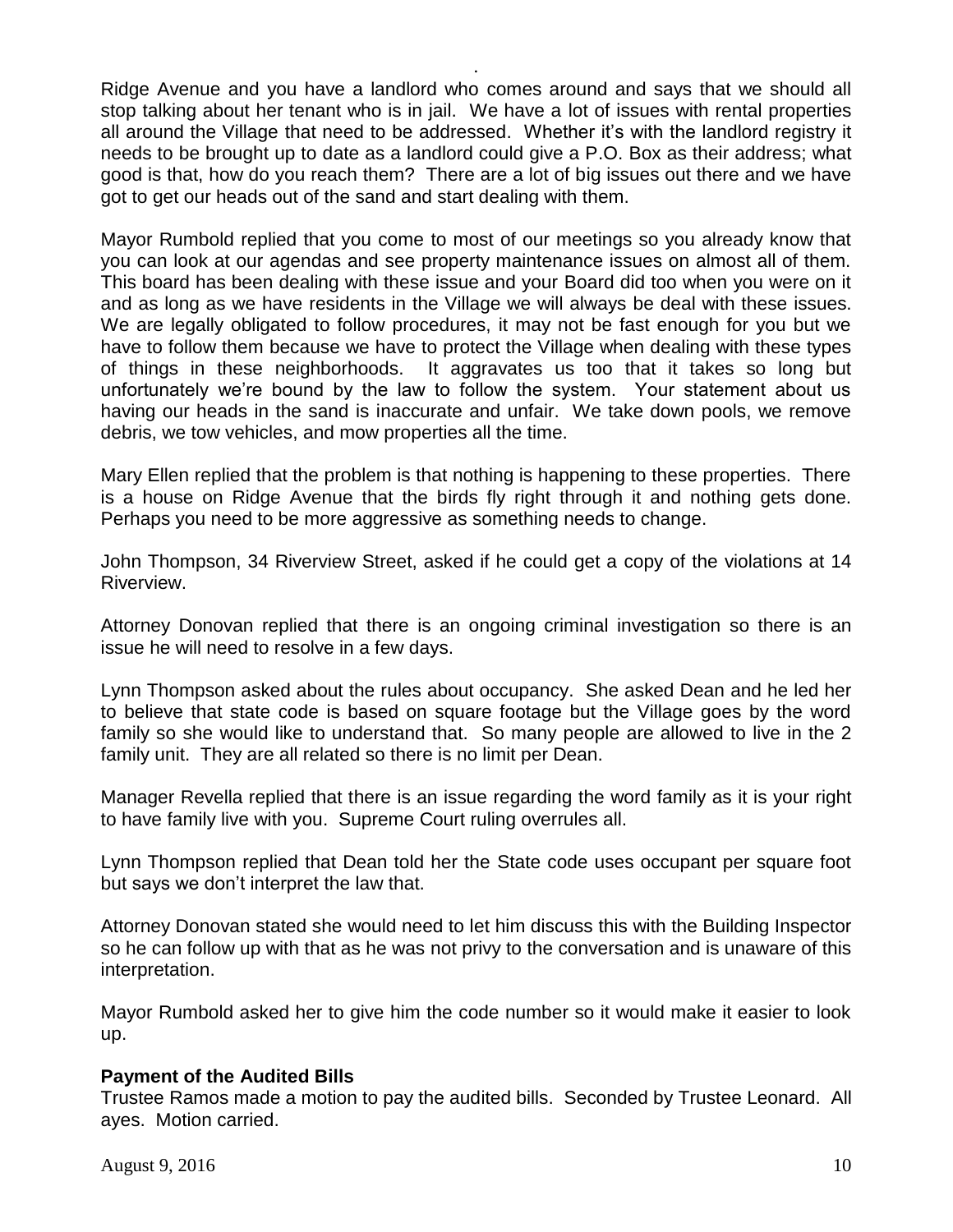# **Correspondence**

None.

# **Miscellaneous Comments from the Board of Trustees**

Trustee Leonard will be attending the Town of Shawangunk meeting to file for grant to do the rail trail extension up to the prison.

.

Trustee Sebring stated that on the corner of Grant and Elm Streets there is a big lilac tree there that the Village needs to cut down as it impedes site distance at intersection, have done that before. Asked about the blue ribbon campaign he made earlier.

Mayor Rumbold replied that we need details about who will put them up, where, when, and when they will come down.

Trustee Adams attended the OC Association of Towns Villages and Cities meeting and did come away with information on tourism grants and we do qualify for grant money for Harvest Fest and could have qualified for National Night Out too. There is another foundation for Music in the Grove for next year. Steve Neuhaus mentioned that the casinos are going to be doing an employment job fair and that their lowest paid job per year will be \$50,000. That will create a real hardship on local employers to compete with them.

Trustee Mishk commented that some people left before he could speak but the Landlord Registry came about when our Attorney proposed sample laws that were already litigated. The only people that came to any meetings were the landlords and they really combatted us on putting this though. He really felt it would protect us and he wanted to have a permit so that we could revoke it if they didn't abide by the registry. He would like to see us go back and revisit that and try to beef it up. He feels we gave into the bulk of the people who came who were landlords and the majority of them were those that lived out of town. We do need to be aggressive on it. We have discovered illegal rentals and apartments that weren't permitted and as you can say too many people maybe living in one place. He appreciates everyone coming out and pointing it out to us, but we are trying to address it and we will continue to address it. He has been fighting for this since he's been on the Board which is over 4 years now.

August 9, 2016  $11$ Mayor Rumbold thanked everyone for coming tonight and if anything to see what we deal with. Glad to see you all come together as a community to protect our community. She doesn't mean to sound harsh but we have to follow a process and laws as one of our duties it to protect the Village. They aren't always fair and don't always make us happy and they get us frustrated but we try to do whatever we can do because if one street in the Village flourishes they all will eventually flourish. If we have good neighborhoods, good people will move into them. If we have good landlords, good people will move into them. You can always find her to come talk to her and she appreciates everyone coming and participating. It takes a Village to make a successful Village that everyone can live in. She is sorry for your concerns, but we share your concerns. She many not live on your street, but she does understand. She's but on Riverview to the point that one person in the house wanted to know what she was doing there. Hopefully this will be resolved in short order to everyone's satisfaction but we have been dealing with this for a long time. As long as we have landlords we will always have these types of issues and she feels that working together in a positive way rather than a negative way will make things better.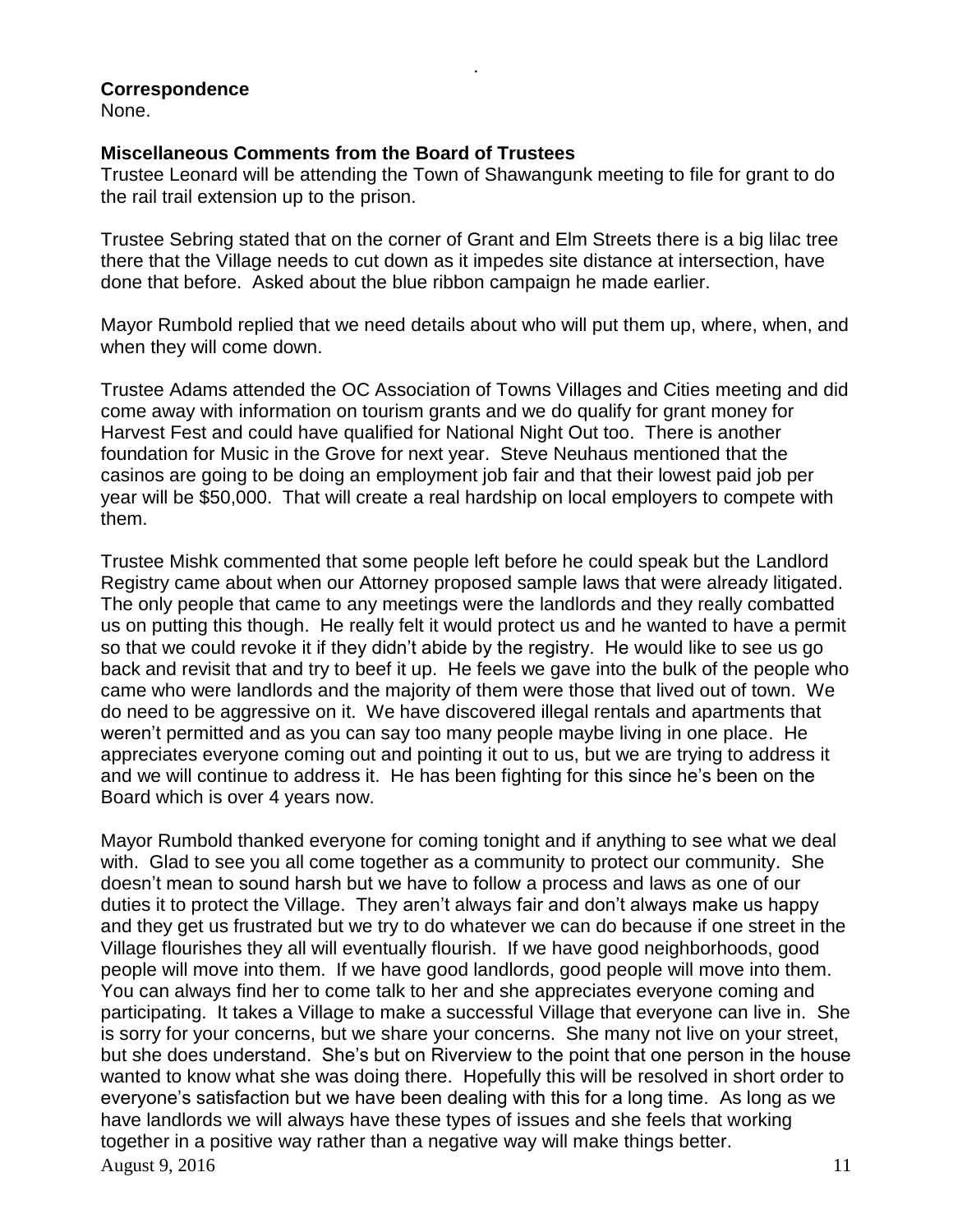# **Executive Session**

Trustee Ramos moved to go into executive session to discuss the personnel history of a particular person and pending litigation involving a Russell Knight. Seconded by Trustee Adams. All Ayes. Motion carried.

.

# **Reconvene**

Trustee Leonard moved to reconvene the regular meeting. Seconded by Trustee Ramos. All ayes. Motion carried.

## **Adjournment**

Trustee Mishk moved to adjourn. Seconded by Trustee Adams. All ayes. Meeting adjourned.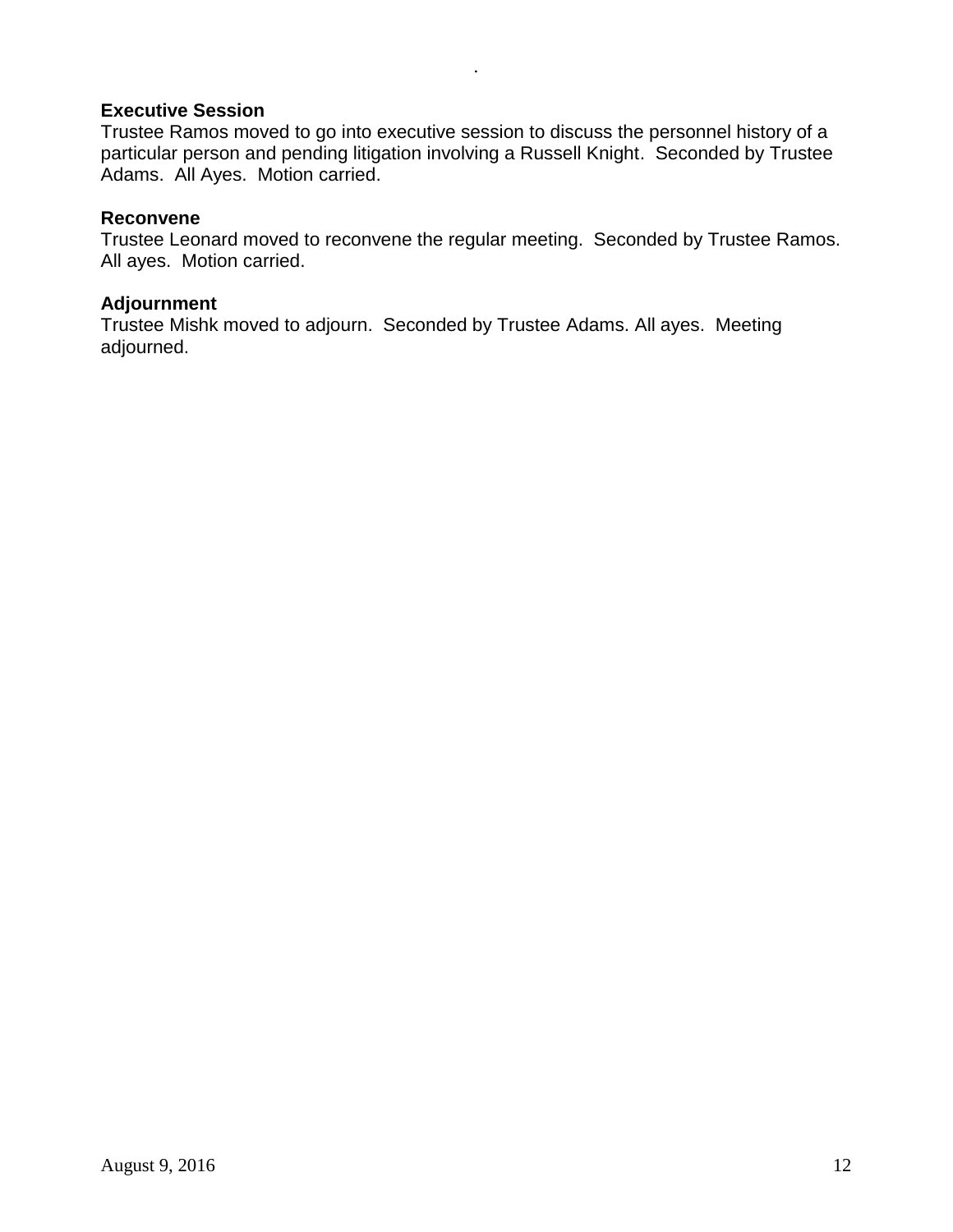## **Village of Walden Board of Trustees Regular Meeting August 9, 2016 Motions & Resolutions**

.

### **Approval of July 19, 2016 Minutes**

Trustee Leonard made a motion to approve the July 19, 2016 Minutes with the aforementioned correction. Seconded by Trustee Adams. All ayes. Motion carried.

### **Hearing Request – 14 Riverview Street**

Trustee Mishk made a motion to grant permission for the Building Inspector and the Village Attorney to secure a warrant for an interior inspection of 14 Riverview Street and for him to assist in any prosecution for the property. Seconded by Trustee Ramos. All ayes. Motion carried.

Trustee Mishk made a motion to set a hearing for 14 Riverview Street for the Special Meeting to be held on Monday, August 22, 2016 at 5pm or as soon thereafter as the matter could be heard. Seconded by Trustee Adams. All ayes. Motion carried.

### **Hearing Request – 36-38 Bergen Avenue**

Trustee Ramos made a motion to set a hearing for 36-38 Bergen Avenue for Tuesday, September 6, 2016 at 6:30pm or as soon thereafter as the matter could be heard. Seconded by Trustee Mishk. All ayes. Motion carried.

### **Hearing Request – 42 Bank Street**

Trustee Ramos made a motion to set a hearing for 42 Bank Street for Tuesday, September 6, 2016 at 6:30pm or as soon thereafter as the matter could be heard. Seconded by Trustee Leonard. All ayes. Motion carried.

### **Temporary Event Sign Request – Col Bradley Hose Co. #2**

Trustee Sebring made a motion to approve the Temporary Event Sign Request – Col Bradley Hose Co. #2 for the Back to School Penny Social. Seconded by Deputy Mayor Hoffman. All ayes. Motion carried.

### **Set 9/11 Memorial Ceremony – Sunday, 9/11/16, 2pm Bradley Assembly Room**

Trustee Adams made a motion to set the 9/11 Memorial Ceremony for Sunday, September 11, 2016 at 2pm in the 3rd Floor Bradley Assembly Room. Seconded by Trustee Ramos. All ayes. Motion carried.

### **Set Village Wide Yard Sale Day – Saturday, October 22, 2016 9a-4p**

Trustee Adams made a motion to set Village Wide Yard Sale Day for Saturday, October 22, 2016 from 9a-4p. Seconded by Trustee Leonard. All ayes. Motion carried.

### **Set Trick or Treat – Monday, October 31, 2016 6-8pm**

Deputy Mayor Hoffman made a motion to set Trick or Treat for Monday, October 31, 2016 from 6-8pm. Seconded by Trustee Mishk. All ayes. Motion carried.

### **Set Veterans Day Ceremony – Sunday, November 6, 2016 1pm, Veterans Park**

Trustee Ramos made a motion to set Veterans Day Ceremony for Sunday, November 6, 2016 at 1pm at Veterans Park and approved the request from the Veterans